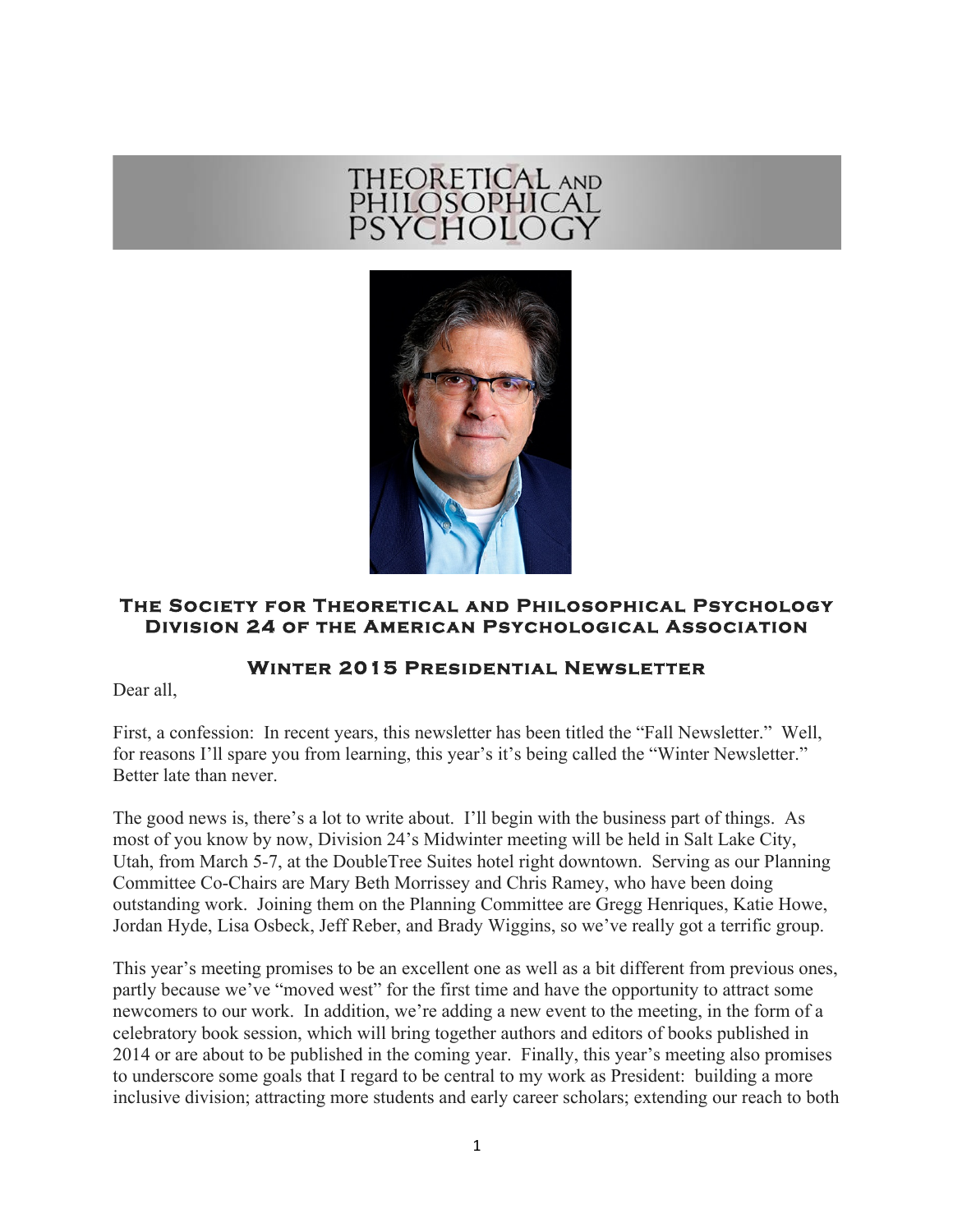other divisions and other disciplines; and, perhaps most centrally, thinking together about the interrelationship of critique and creation—that is, identifying the discipline's less-than-ideal features and, at the same time, re-imagining it, such that it might become more fully realized, more adequate to the human condition, *better*.

In service of the first of these goals, I especially want to call attention to the Midwinter plenary session titled "The Female Voice in Theoretical and Philosophical Psychology: An Interactive Symposium." And in service of the last goal, there will be another plenary session, titled "Critique and Creation: Theoretical and Philosophical Psychology's Role in Understanding and Transforming Culture." I am also pleased to note that a good number of students and early career scholars will be participating in the meeting. Many of them are also involved in supporting the Division's efforts in important ways. Here, I want to call special attention to the good work being done Snjezana Huerta and Tyler Lefevor, our Student Committee Co-Chairs.

Plans are also well underway for the upcoming APA meeting in Toronto this summer. In this context, special thanks go to this year's Program Chair, Sunil Bhatia, who has been working extremely hard in this important role. I've had the good fortune of working alongside him for much of this work, and it's truly been a pleasure. We've had some significant challenges, foremost among them being the fact that our programming hours were reduced from 21 to 14. We weren't alone in this; a number of our neighbor divisions (e.g., 26, 32) were also reduced. I can't say I fully understand how all this works. (There are aspects of APA process that remain pretty much inscrutable to me.) But that's how it's shaken out, and we've got to carry out our programming within these limits.

It's probably not going to get much better either. According to one APA missive that was passed along this year (by the APA Convention Office), there is going to be a progressive reduction in divisional program hours for the next few years: "Using the 2012 convention attendance as a baseline," we were told, "in 2014 no division's hours will be reduced more than 30%, in 2015 no more than 35%, and 2016 no more than 40%." This doesn't bode well—for comparatively small divisions, like our own, especially. Truthfully, I'm not sure how to think about all this. We could do a membership drive and try to up our numbers—though it's difficult to say how high they ought to go. We could protest the basic formula being used for its too-simple equating of membership numbers with hours-worthy significance. And, of course, we could just plead for more hours, by arguing that we've got more to say than 14 hours (and descending) could possibly permit. (It's true.)

Here, though, I would ask: What exactly do we want as a Division? How important is the APA Convention? Indeed, I'm tempted to ask: How important is the APA for the likes of us? My own answer varies quite a bit (and dealing with APA bureaucracy this year hasn't helped matters). But after all is said and done, I still think it's important for us to be a part of the APA enterprise and to do what we can to help shape the kind of discipline we want—and ought—to have. Having said this, I still don't know how to think about the reduction of programming hours and, more generally, the status of the APA Convention. With that, I'll pose another question that I hope we can all think about together in the months ahead: How can we do our best work, as scholars and as teachers? What contexts will most support it? And how can we create more of these contexts?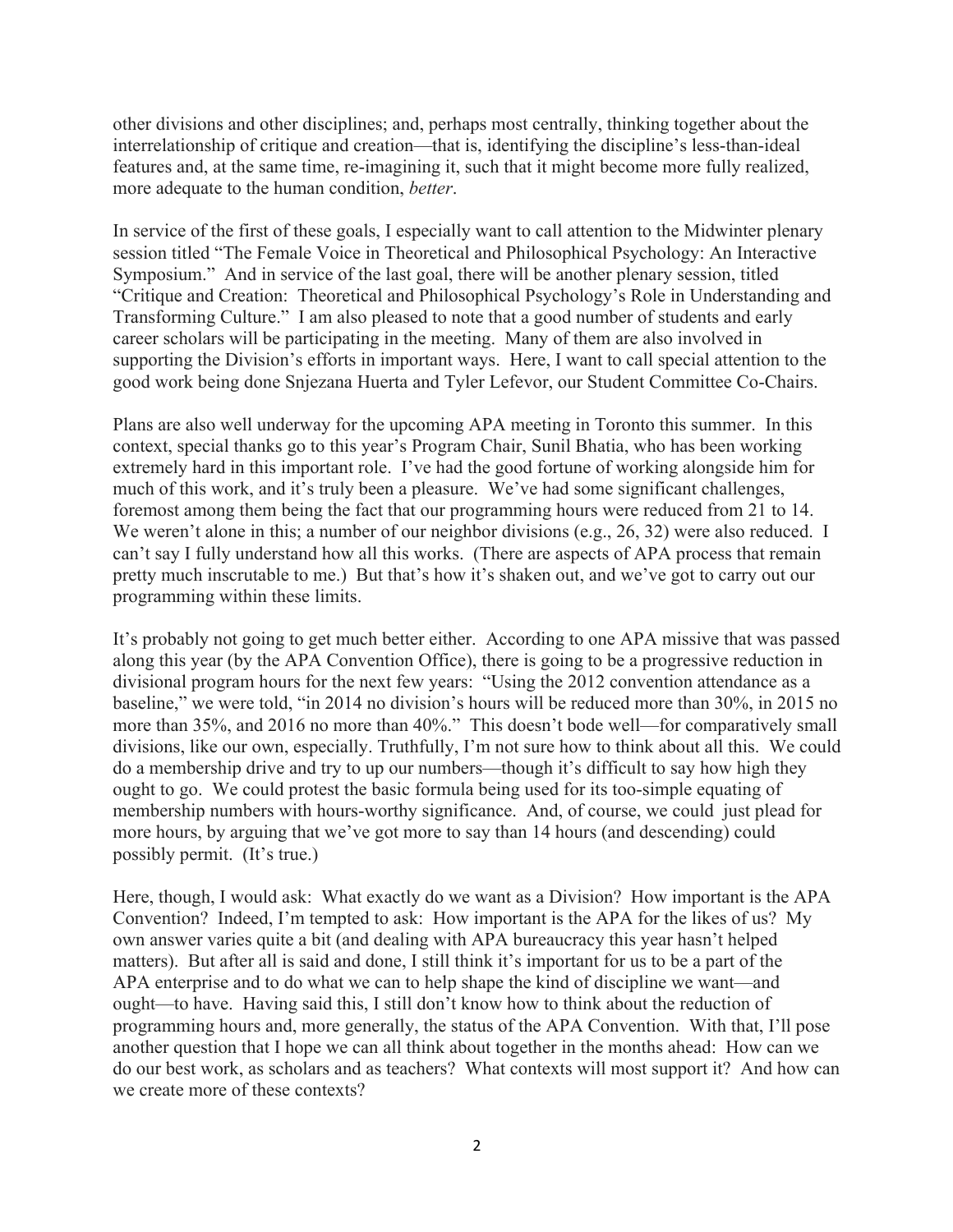Vexing issues aside for the time being, this year's divisional program promises to be another excellent one. Our theme this year, you may recall, is "Theory, Practice, and Identity in a Global and Culturally Diverse World." Sunil, I, and others—especially those members of the Division who generously agreed to review proposals—have done our best to ensure that this theme remains focal at the convention. Fortunately, so did many of those who submitted these proposals. We will therefore have symposia such as, "Theorizing Diversity, Diversifying Theory," "Minimizing Harm in Psychotherapy: Critical Examinations of Multicultural and Humanistic Discourses," and "Toward a Diversity of Worldviews in Psychological Science," along with a wide range of papers and posters exploring these and related issues. We will have a hospitality suite program as well and, along with Division 26, with whom we'll be sharing the suite, are just now in the process of determining how best to use it. The process of bringing it all together is an extremely demanding one—more demanding than I knew. I'm quite sure Sunil would say the same. We take solace in the end result, though—which, thanks to many of you, is something we can all celebrate.

I want to return briefly to the themes mentioned above. Following that, I'll share a few additional words about the Division and its future.

As noted already on several occasions, I would like us to work toward building a building a more inclusive division. I mean this not only in terms of important dimensions such as gender, race, and ethnicity but in terms of ideas, practices, and bodies of theory. There's so much going on in psychology. One of my hopes for the remainder of the year is that we can brainstorm a bit about what's happening (and not happening) in the discipline and that we can speak to some of those issues that have been less focal for us. I'm thinking of topics and issues ranging from the ascendancy of neuroscience to the pursuit of mindfulness and related practices all the way to the relationship between psychology and the arts. I am also thinking of areas of human need—that is, areas that call out for the kind of thinking we in the Division are prepared to do. There are, of course, many other possibilities, and I welcome your thoughts about how we might move ahead.

As I've also noted, I would also like to see us work together to bring more students and early career scholars into the Division. The numbers issue referred to earlier is one reason. The more substantive reason is that there's some excellent work being done out there, and these people are the future of the Division. We need to cultivate them and do what we can to help them find work that matches their passions and talents. We also need to encourage them to stand forth and be heard, to undertake initiatives of their own, and to see themselves as active and vitally important players in the life of the Division. I look forward to hearing your suggestions about this as well.

Third, I encourage us to reach out more both to other divisions and to other disciplines. Thanks especially to Sunil's excellent work, we've been having lots of productive contact with people in other divisions, including both more "familiar" ones (such as 1, 26, 32, and 39) and less familiar ones (such as 5, 12, 17, and 45). This doesn't mean that our aim is merely to extend our reach as far as possible. It means that there are things going on elsewhere that are pertinent to what we in 24 do and that can strengthen our collective work. I therefore look forward to learning about additional sites of collaboration and opportunities to reach beyond the confines of our division.